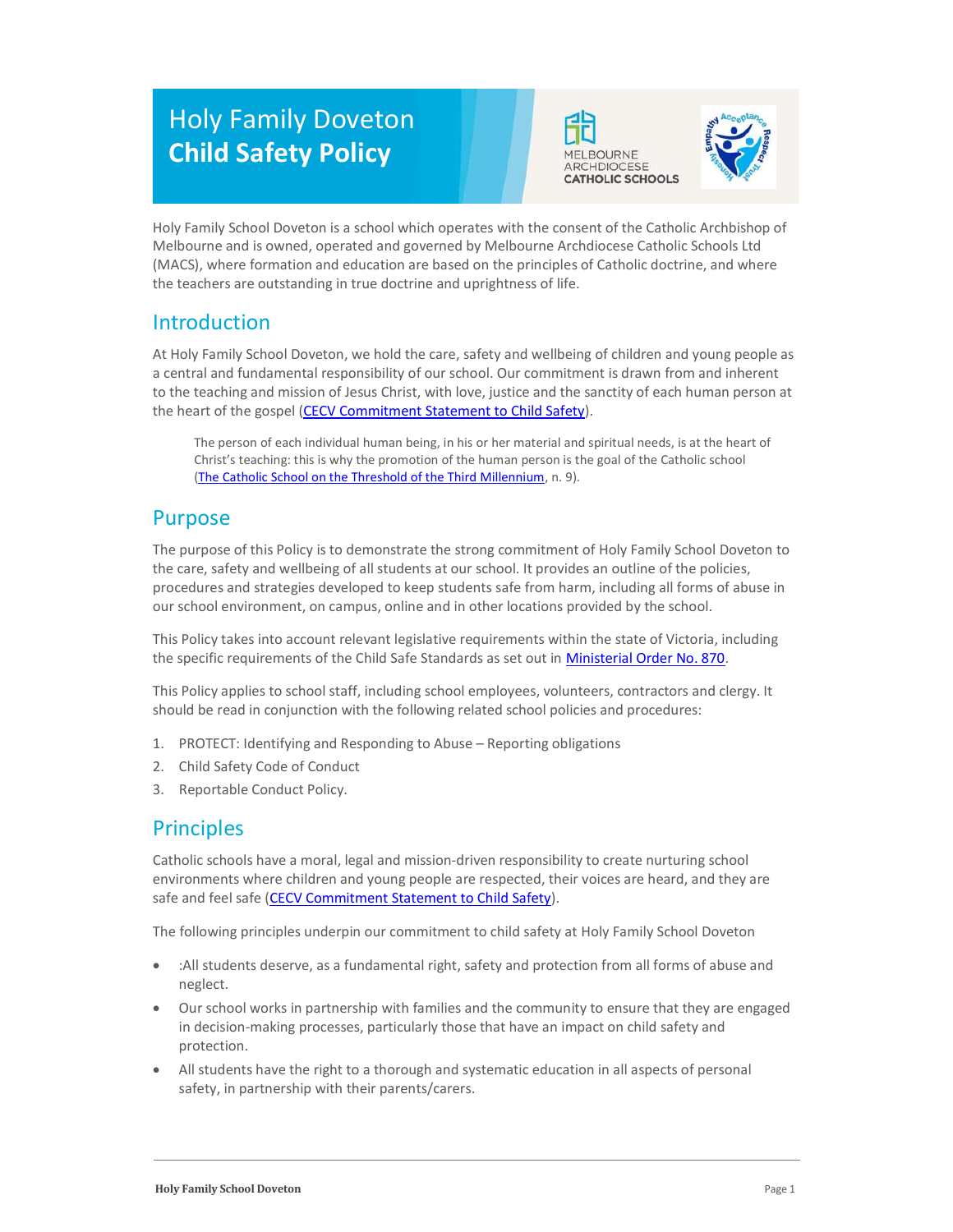- All adults in our school, including teaching and non-teaching staff, clergy, volunteers and contractors, have a responsibility to care for children and young people, to positively promote their wellbeing and to protect them from any kind of harm or abuse.
- The policies, guidelines and codes of conduct for the care, wellbeing and protection of students are based on honest, respectful and trusting relationships between adults and children and young people.
- Policies and practices demonstrate compliance with legislative requirements and cooperation with the Church, governments, the police and human services agencies.
- All persons involved in situations where harm is suspected or disclosed must be treated with sensitivity, dignity and respect.
- Staff, clergy, volunteers, contractors, parents and students should feel free to raise concerns about child safety, knowing these will be taken seriously by school leadership.
- Appropriate confidentiality will be maintained, with information being provided to those who have a right or a need to be informed, either legally or pastorally.

# **Definitions**

Child means a child enrolled as a student at the school.

Child abuse includes:

- (a) any act committed against a child involving:
	- (i) a sexual offence
	- (ii) an offence under section 49B(2) of the Crimes Act 1958 (grooming)
- (b) the infliction, on a child, of:
	- (i) physical violence
	- (ii) serious emotional or psychological harm
- (c) serious neglect of a child (Ministerial Order No. 870).

Child safety encompasses matters related to protecting all children from child abuse, managing the risk of child abuse, providing support to a child at risk of child abuse, and responding to incidents or allegations of child abuse (Ministerial Order No. 870).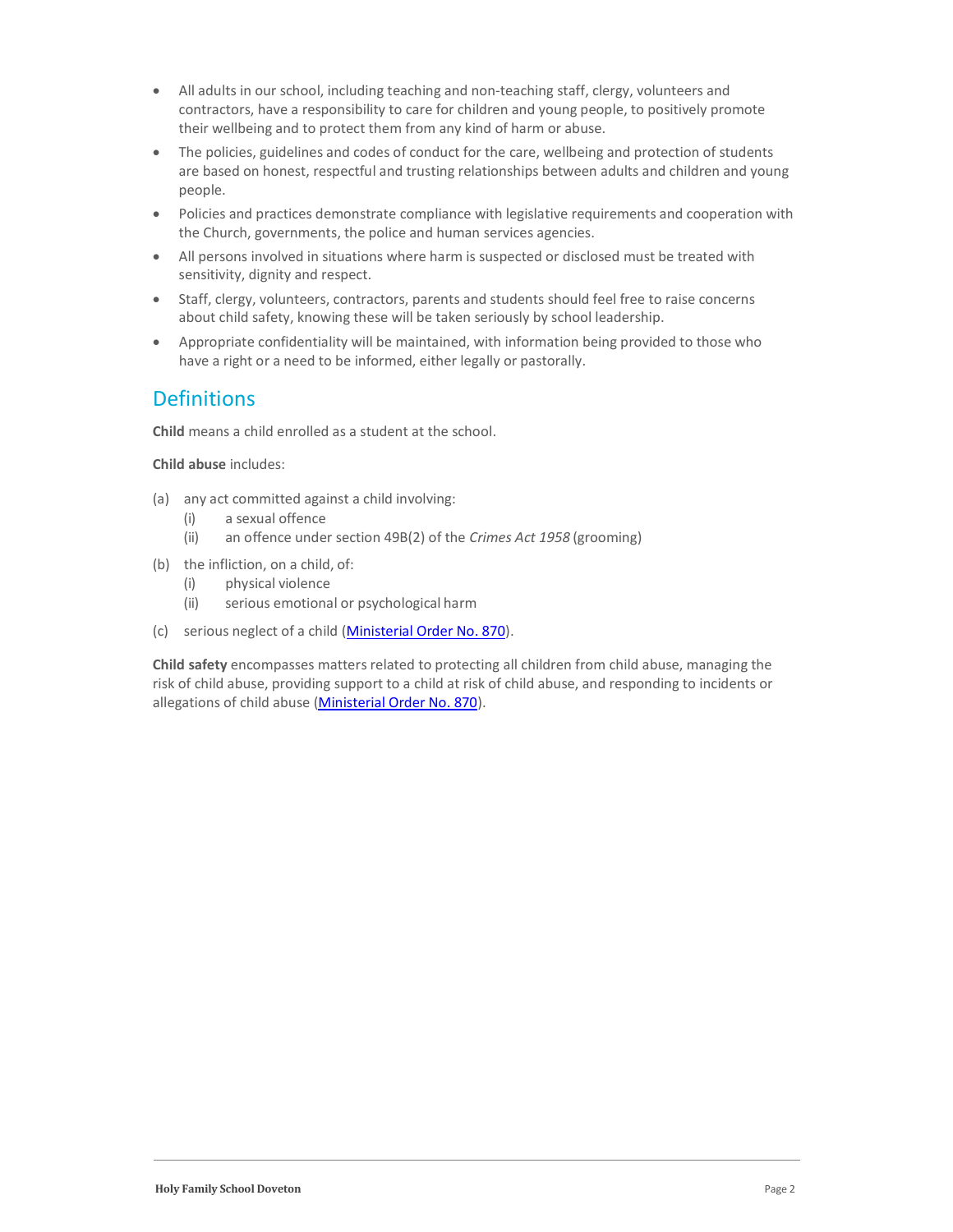Child neglect includes a failure to provide the child with an adequate standard of nutrition, medical care, clothing, shelter or supervision to the extent that the health and physical development of the child is significantly impaired or placed at serious risk (PROTECT: Identifying and responding to all forms of abuse in Victorian schools).

Child physical abuse generally consists of any non-accidental infliction of physical violence on a child by any person (PROTECT: Identifying and responding to all forms of abuse in Victorian schools).

Child sexual abuse is when a person uses power or authority over a child to involve them in sexual activity. It can include a wide range of sexual activity and does not always involve physical contact or force (PROTECT: Identifying and responding to all forms of abuse in Victorian schools).

Emotional child abuse occurs when a child is repeatedly rejected, isolated or frightened by threats, or by witnessing family violence (PROTECT: Identifying and responding to all forms of abuse in Victorian schools).

Grooming is when a person engages in predatory conduct to prepare a child for sexual activity at a later date. It can include communication and/or attempting to befriend or establish a relationship or other emotional connection with the child or their parent/carer (PROTECT: Identifying and responding to all forms of abuse in Victorian schools).

Mandatory reporting: The legal requirement under the Children, Youth and Families Act 2005 (Vic.) to protect children from harm relating to physical and sexual abuse. The Principal, registered teachers and early childhood teachers, school counsellors, religious clergy, medical practitioners and nurses at a school are mandatory reporters under this Act (PROTECT: Identifying and responding to all forms of abuse in Victorian schools).

Reasonable belief: When school staff are concerned about the safety and wellbeing of a child or young person, they must assess that concern to determine if a report should be made to the relevant agency. This process of considering all relevant information and observations is known as forming a reasonable belief. A 'reasonable belief' or a 'belief on reasonable grounds' is not the same as having proof, but is more than mere rumour or speculation. A reasonable belief is formed if a reasonable person in the same position would have formed the belief on the same grounds (PROTECT: Identifying and responding to all forms of abuse in Victorian schools).

Reportable conduct: Five types of reportable conduct are listed in the Child Wellbeing and Safety Act 2005 (Vic.) (as amended by the Children Legislation Amendment (Reportable Conduct) Act 2017). These include:

- 1. sexual offences (against, with or in the presence of a child)
- 2. sexual misconduct (against, with or in the presence of a child)
- 3. physical violence (against, with or in the presence of a child)
- 4. behaviour that is likely to cause significant emotional or psychological harm
- 5. significant neglect.

School environment means any physical or virtual place made available or authorised by the school governing authority for use by a child during or outside school hours, including:

- a campus of the school
- online school environments (including email and intranet systems)
- other locations provided by the school for a child's use (including, without limitation, locations used for school camps, sporting events, excursions, competitions and other events) (Ministerial Order No. 870).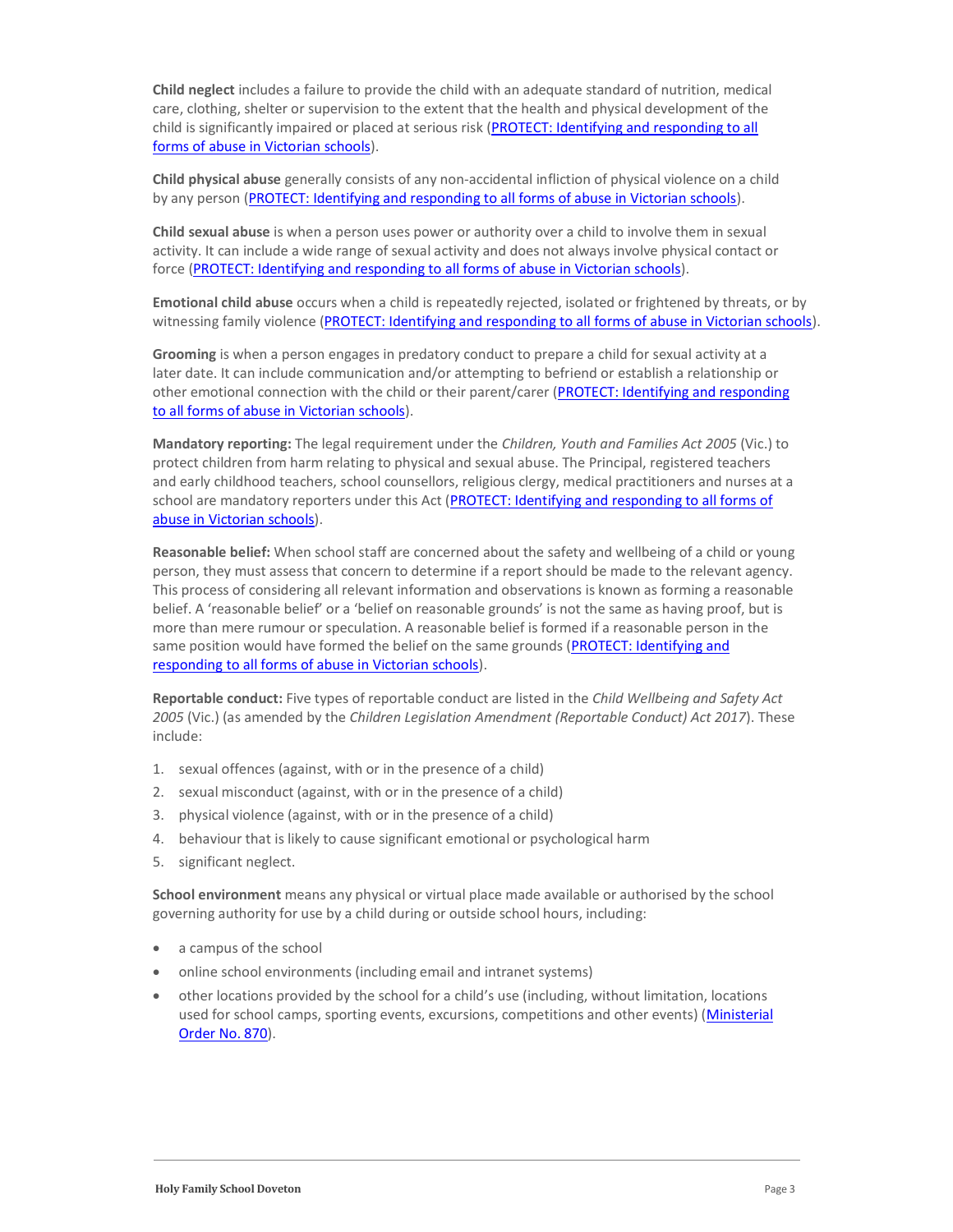School staff means an individual working in a school environment who is:

- directly engaged or employed by a school governing authority
- a volunteer or a contracted service provider (whether or not a body corporate or any other person is an intermediary)
- a minister of religion (Ministerial Order No. 870).

### Policy commitments

All students enrolled at Holy Family School Doveton have the right to feel safe and be safe. The wellbeing of children in our care will always be our first priority and we do not and will not tolerate child abuse. We aim to create a child-safe and child-friendly environment where children are free to enjoy life to the full without any concern for their safety. There is particular attention paid to the most vulnerable children, including Aboriginal and Torres Strait Islander children, children from culturally and/or linguistically diverse backgrounds, and children with a disability.

#### Our commitment to our students

- We commit to the safety and wellbeing of all children and young people enrolled in our school.
- We commit to providing children and young people with positive and nurturing experiences.
- We commit to listening to children and young people, and empowering them by taking their views seriously and addressing any concerns that they raise with us.
- We commit to taking action to ensure that children and young people are protected from abuse or harm.
- We commit to teaching children and young people the necessary skills and knowledge to understand and maintain their personal safety and wellbeing.
- We commit to seeking input and feedback from students regarding the creation of a safe school environment.

#### Our commitment to parents and carers

- We commit to communicating honestly and openly with parents and carers about the wellbeing and safety of their children.
- We commit to engaging with, and listening to, the views of parents and carers about our child safety practice, policies and procedures.
- We commit to transparency in our decision-making with parents and carers where it will not compromise the safety of children or young people.
- We commit to acknowledging the cultural diversity of students and families, and being sensitive to how this may impact on student safety issues.
- We commit to continuously reviewing and improving our systems to protect children from abuse.

#### Our commitment to our school staff (school employees, volunteers, contractors and clergy)

- We commit to providing all Holy Family School Doveton staff with the necessary support to enable them to fulfil their roles. This will include regular and appropriate learning opportunities.
- We commit to providing regular opportunities to clarify and confirm policy and procedures in relation to child safety, and young people's protection and wellbeing. This will include annual training in the principles and intent of the Child Safety Policy and Child Safety Code of Conduct, and staff responsibilities to report concerns.
- We commit to listening to all concerns voiced by Holy Family School Doveton staff, clergy, volunteers and contractors about keeping children and young people safe from harm.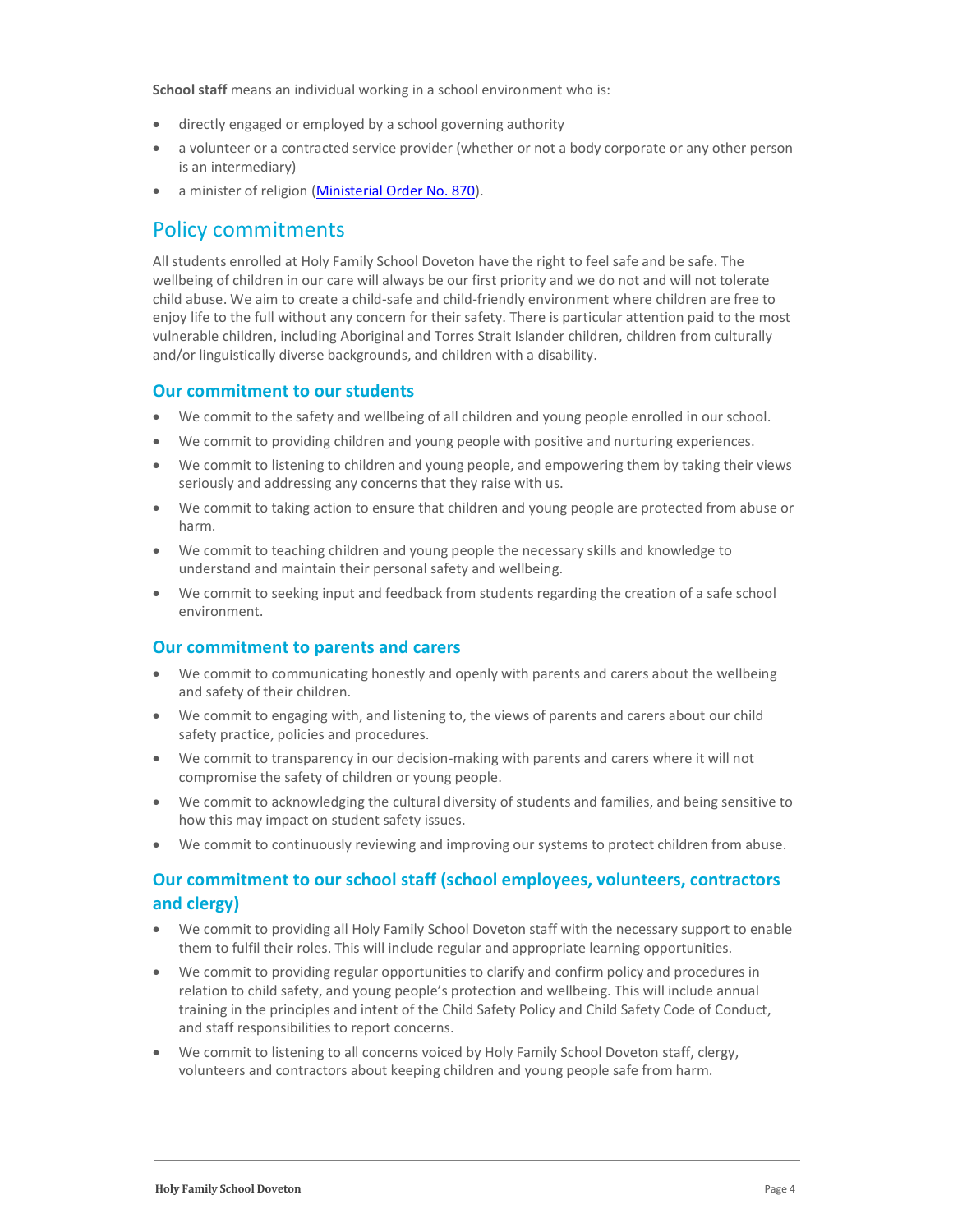We commit to providing opportunities for Holy Family School Doveton school employees, volunteers, contractors and clergy to receive formal debriefing and counselling arising from incidents of the abuse of a child or young person.

### Responsibilities and organisational arrangements

Everyone employed or volunteering at Holy Family School Doveton has a responsibility to understand the important and specific role they play individually and collectively to ensure that the wellbeing and safety of all students is at the forefront of all they do and every decision they make (CECV Commitment Statement to Child Safety).

The school has allocated roles and responsibilities for child safety as follows:

#### Guide to responsibilities of school leadership

The Principal, the school governing authority and school leaders at Holy Family School Doveton recognise their particular responsibility to ensure the development of preventative and proactive strategies that promote a culture of openness, awareness of and shared responsibility for child safety. Responsibilities include:

- creating an environment for children and young people to be safe and to feel safe
- upholding high principles and standards for all staff, clergy, volunteers and contractors
- promoting models of behaviour between adults and children and young people based on mutual respect and consideration
- ensuring thorough and rigorous practices are applied in the recruitment, screening and ongoing professional learning of staff
- ensuring that school personnel have regular and appropriate learning to develop their knowledge of, openness to and ability to address child safety matters
- providing regular opportunities to clarify and confirm legislative obligations, policy and procedures in relation to children and young people's protection and wellbeing
- ensuring the school meets the specific requirements of the Victorian Child Safe Standards as set out in Ministerial Order No. 870
- ensuring the school takes specific action to protect children from abuse in line with the three new criminal offences introduced under the Crimes Act 1958 (Vic.) and in line with PROTECT: Identifying and responding to all forms of abuse in Victorian schools.

#### Guide to responsibilities of school staff

Responsibilities of school staff (school employees, volunteers, contractors and clergy) include:

- treating children and young people with dignity and respect, acting with propriety, providing a duty of care, and protecting children and young people in their care
- following the legislative and internal school policies, procedures and processes in the course of their work, if they form a reasonable belief that a child or young person has been or is being abused or neglected
- providing a physically and psychologically safe environment where the wellbeing of children and young people is nurtured
- undertaking regular training and education in order to understand their individual responsibilities in relation to child safety, and the wellbeing of children and young people
- assisting children and young people to develop positive, responsible and caring attitudes and behaviours which recognise the rights of all people to be safe and free from abuse
- following the school's Child Safety Code of Conduct.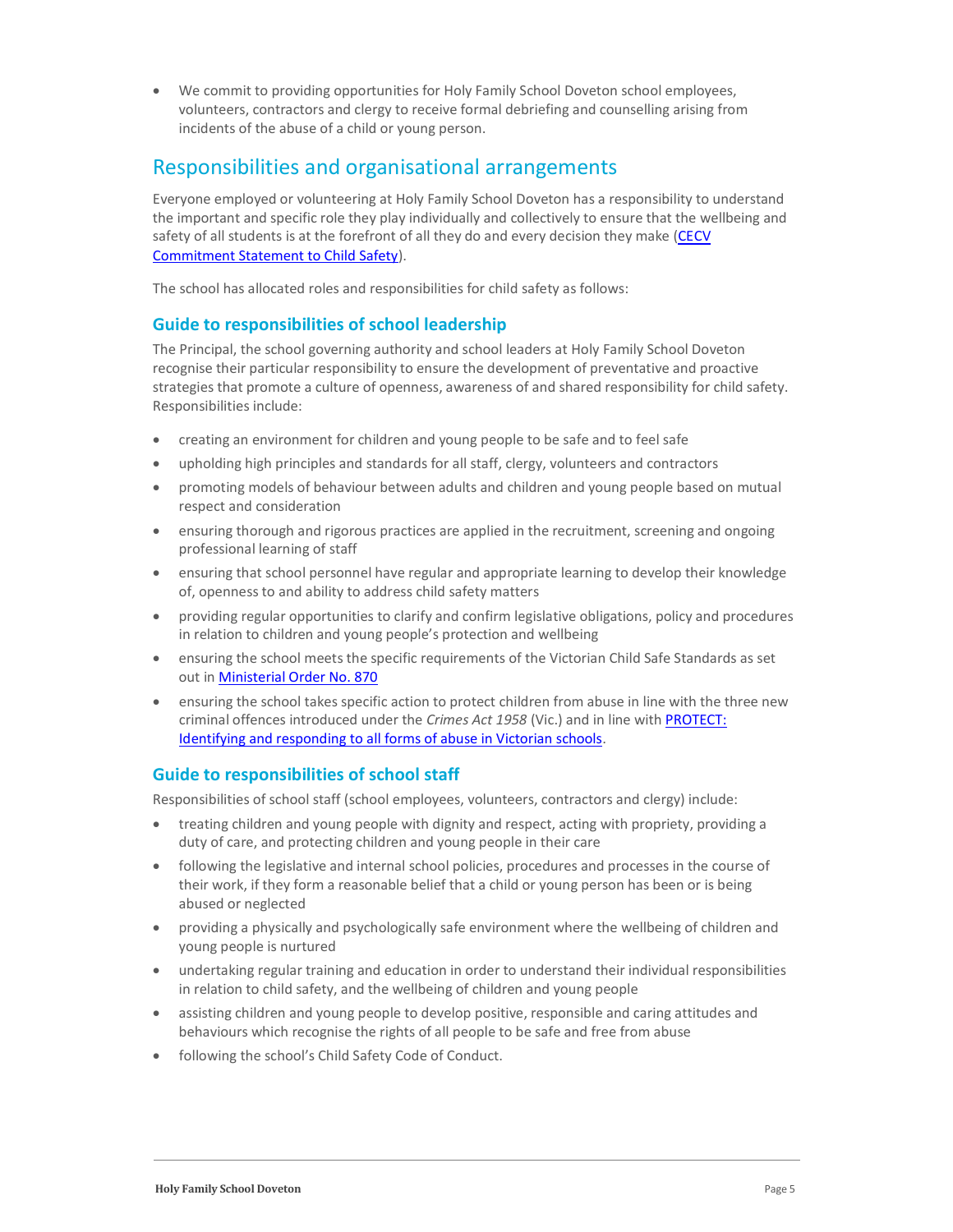#### Organisational arrangements

The Principal has the overall leadership role in monitoring and responding to the policy, procedures and practices for child safety in Holy Family School Doveton in accordance with this Policy.

We have appointed a Child Safety Officer and the role description is available in the staff handbook:

- The Child Safety Officer assists the Principal.
- The Child Safety Officer works in identifying and mitigating risks in child safety.
- The Child Safety Officer also supports the Principal to monitor implementation of school policies, procedures and practices and to identify professional learning.

Holy Family School Doveton's website and newsletter will provide information to keep parents and carers informed of child safety commitments, procedures and arrangements.

# Expectation of our school staff – Child Safety Code of Conduct

At Holy Family School Doveton, we expect school employees, volunteers, contractors and clergy to proactively ensure the safety of students at all times and to take appropriate action if there are concerns about the safety of any child at the school. All school staff must remain familiar with the relevant laws, the code of conduct, and policies and procedures in relation to child protection, and comply with all requirements. We have developed a Child Safety Code of Conduct, which recognises the critical role that school staff play in protecting the students in our care and establishes clear expectations of school employees, volunteers, contractors and clergy for appropriate behaviour with children in order to safeguard them against abuse and/or neglect.

Our Code also protects school staff through clarification of acceptable and unacceptable behaviour.

# Student safety and participation

At Holy Family School Doveton, we actively encourage all students to openly express their views and feel comfortable about giving voice to the things that are important to them.

We teach students about what they can do if they feel unsafe and enable them to understand, identify, discuss and report their concerns. We listen to and act on any concerns students, or their parents or carers, raise with us.

The curriculum design integrates appropriate knowledge and skills to enhance students' understanding of being safe. Teaching and learning strategies that acknowledge and support student agency and voice are implemented.

We have developed appropriate education about:

- standards of behaviour for students attending our school
- healthy and respectful relationships (including sexuality)
- resilience
- child abuse awareness and prevention.

### Reporting and responding

Our school records any child safety complaints, disclosures or breaches of the Child Safety Code of Conduct, and stores the records in accordance with security and privacy requirements. Our school complies with legal obligations that relate to managing the risk of child abuse under the Children, Youth and Families Act 2005 (Vic.), the Crimes Act 1958 (Vic.) and the recommendations of the Betrayal of Trust report.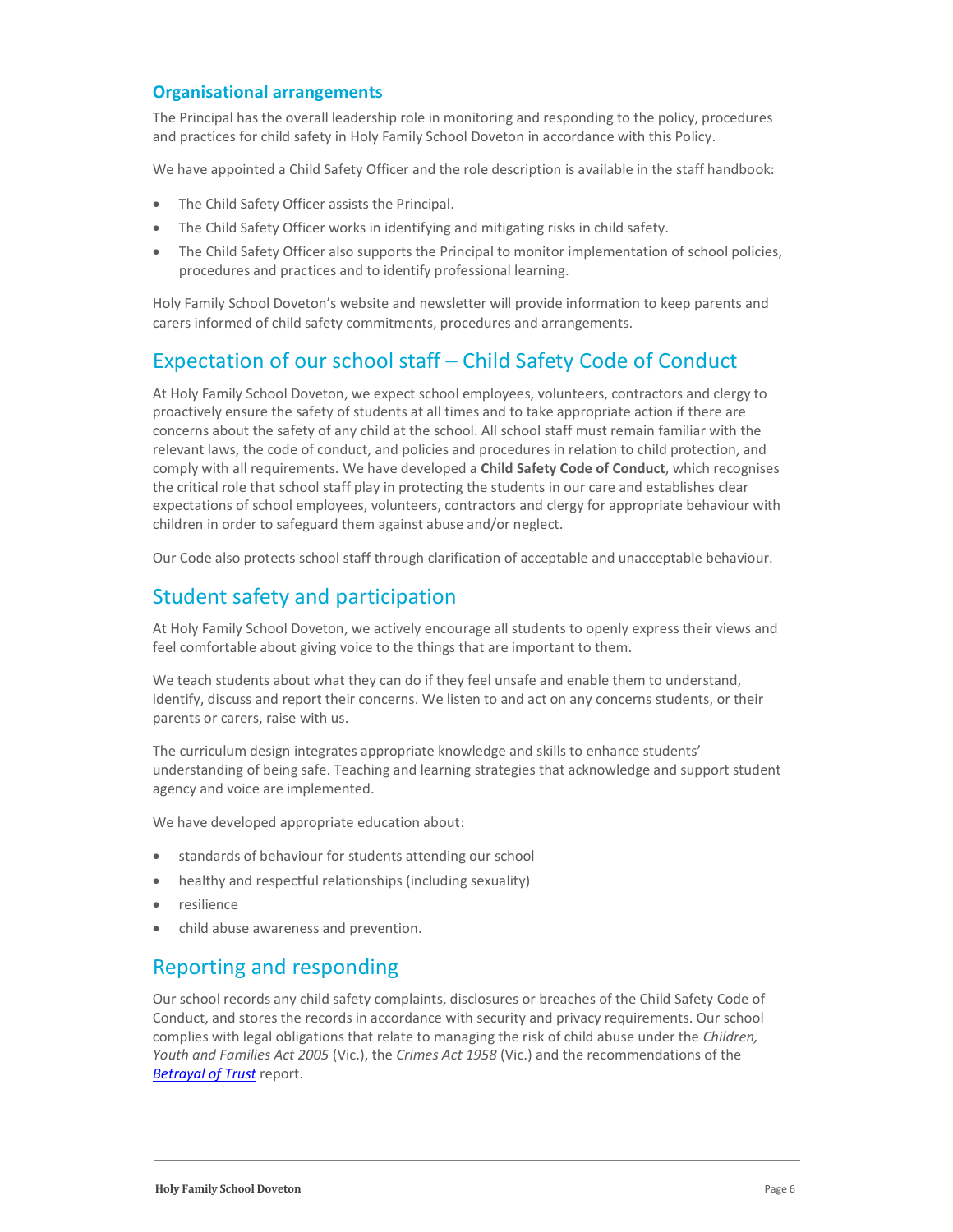Child protection reporting obligations fall under separate pieces of legislation with differing reporting requirements.

Our school's PROTECT: Identifying and Responding to Abuse – Reporting obligations, sets out the actions required under the relevant legislation when there is a reasonable belief that a child at our school is in need of protection or a criminal offence has been committed, and provides guidance and procedures on how to make a report.

Our policy assists staff, volunteers and families to:

- identify the indicators of a child or young person who may be in need of protection
- understand how a reasonable belief is formed
- make a report of a child or young person who may be in need of protection
- comply with mandatory reporting obligations under child protection law, and their legal obligations relating to child abuse and grooming under criminal law.

Our school has also established additional internal procedures and processes to help ensure that appropriate action is taken to respond to concerns about the wellbeing and/or safety of a student.

At Holy Family School Doveton, if any member of our school community has concerns for a child's safety they need to discuss, they can notify the school Principal, the Deputy Principal or the designated Child Safety Officer, Suzanne Deefholts.

If the Principal or Child Safety Officer is not available, then it should be discussed with a member of the school leadership team. Alternatively, any member of the school community may report directly to the responsible authority.

The staff member, supported by the Principal or designated Child Safety Officer will follow the step-bystep guide to making a report as outlined in the Four Critical Actions for Schools: Responding to Incidents, Disclosures and Suspicions of Child Abuse.

### Screening and recruitment of school staff

Holy Family School Doveton will apply thorough and rigorous screening processes in the recruitment of employees and volunteers involved in child-connected work. Our commitment to child safety and our screening requirements are included in all advertisements for such employee, contractor and volunteer positions, and all applicants are provided with copies of the school's Child Safety Code of Conduct and the Child Safety Policy.

Each job description for staff involved in child-connected work has a clear statement that sets out the requirements, duties and responsibilities regarding child safety for those in that role and the occupant's essential qualifications, experience and attributes in relation to child safety and wellbeing.

When recruiting and selecting employees, contractors and volunteers involved in child-connected work, we make all reasonable efforts to gather, verify and record the following information about any person we propose to engage:

- confirm the applicant's Working with Children Check and National Police Check status and/or professional registration (as relevant)
- obtain proof of personal identity and any professional or other qualifications
- verify the applicant's history of work involving children
- obtain references that address the applicant's suitability for the job and working with children.

We will also ensure that appropriate supervision or support arrangements are in place in relation to the induction of new school staff into the school's policies, codes, practices and procedures governing child safety and child-connected work.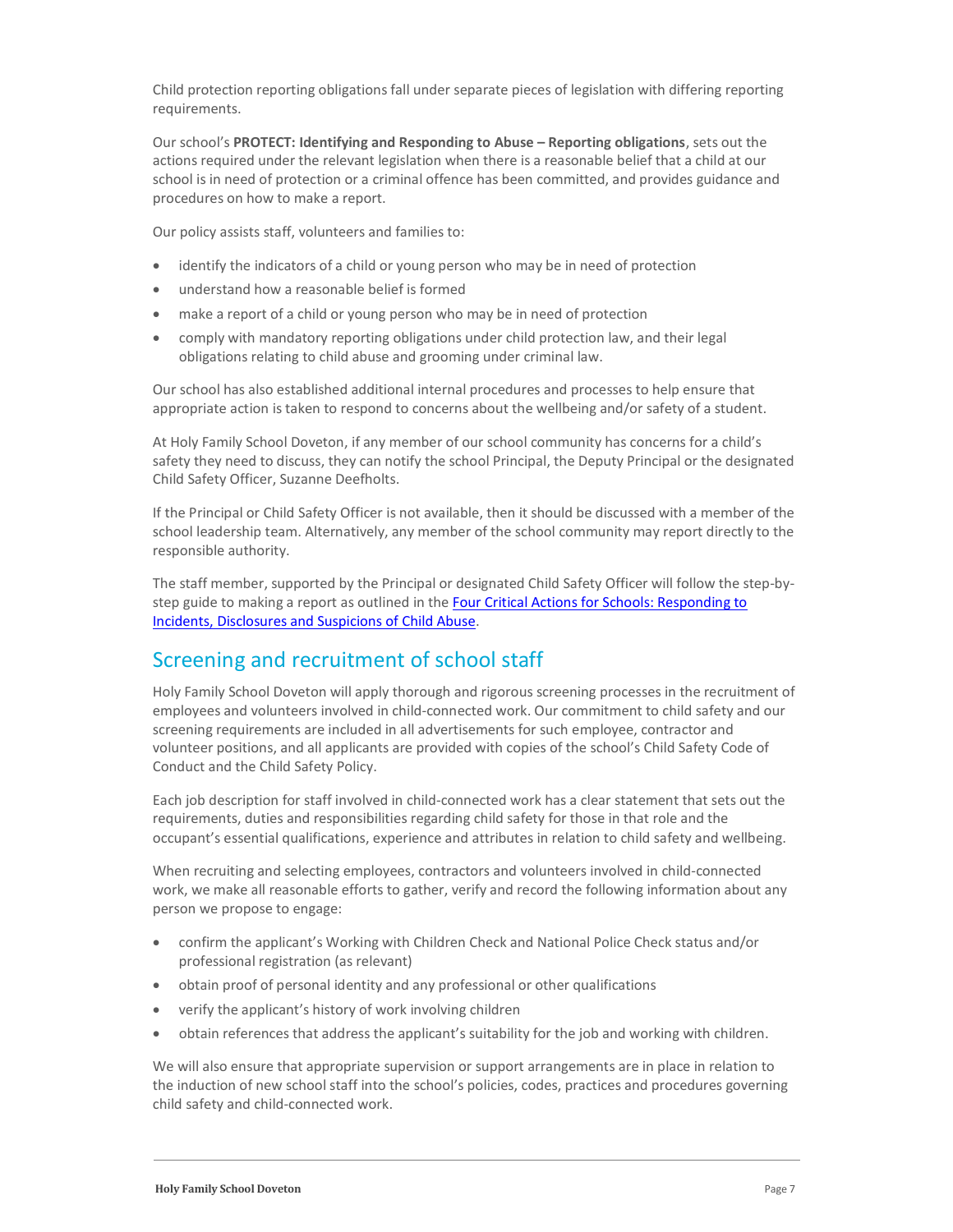We have procedures and processes for monitoring and assessing the continuing suitability of school staff to work with children, including regular reviews of the status of Working with Children Checks and staff professional registration requirements such as Victorian Institute of Teaching (VIT) registration.

Holy Family School Doveton implements the following CECV guidelines:

- Guidelines on the Employment of Staff in Catholic Schools
- Guidelines on the Engagement of Volunteers in Catholic Schools
- Guidelines on the Engagement of Contractors in Catholic Schools
- NDIS/External Providers: Guidelines for Schools.

### Child safety – education and training for school staff

Holy Family School Doveton provides employees, volunteers and clergy with regular and appropriate opportunities to develop their knowledge of, openness to and ability to address child safety matters. This includes induction, ongoing training and professional learning to ensure that everyone understands their professional and legal obligations and responsibilities, and the procedures for reporting suspicion of child abuse and neglect.

At least annually, our professional learning and training addresses:

- staff's individual and collective obligations and responsibilities for managing the risk of child abuse
- child abuse risks in the school environment
- our school's current child safety standards.

#### Risk management

At Holy Family School Doveton ,we are committed to proactively and systematically identifying and assessing risks to student safety across our whole school environment, and reducing or eliminating (where possible) all potential sources of harm. We document, implement, monitor and periodically review our risk management strategies for child safety, and ensure that the strategies change as needed and as new risks arise.

### Relevant legislation

- Children, Youth and Families Act 2005 (Vic.)
- Child Wellbeing and Safety Act 2005 (Vic.)
- Working with Children Act 2005 (Vic.)
- Education and Training Reform Act 2006 (Vic.)
- Education and Training Reform Regulations 2017 (Vic.)
- Equal Opportunity Act 2010 (Vic.)
- Privacy Act 1988 (Cth)
- Crimes Act 1958 (Vic.) Three new criminal offences have been introduced under this Act:
- 1. Failure to disclose offence: Any adult who forms a reasonable belief that a sexual offence has been committed by an adult against a child under 16 has an obligation to report that information to police. Failure to disclose the information to police is a criminal offence.
- 2. Failure to protect offence: This offence will apply where there is a substantial risk that a child under the age of 16 under the care, supervision or authority of a relevant organisation will become a victim of a sexual offence committed by an adult associated with that organisation. A person in a position of authority in the organisation will commit the offence if they know of the